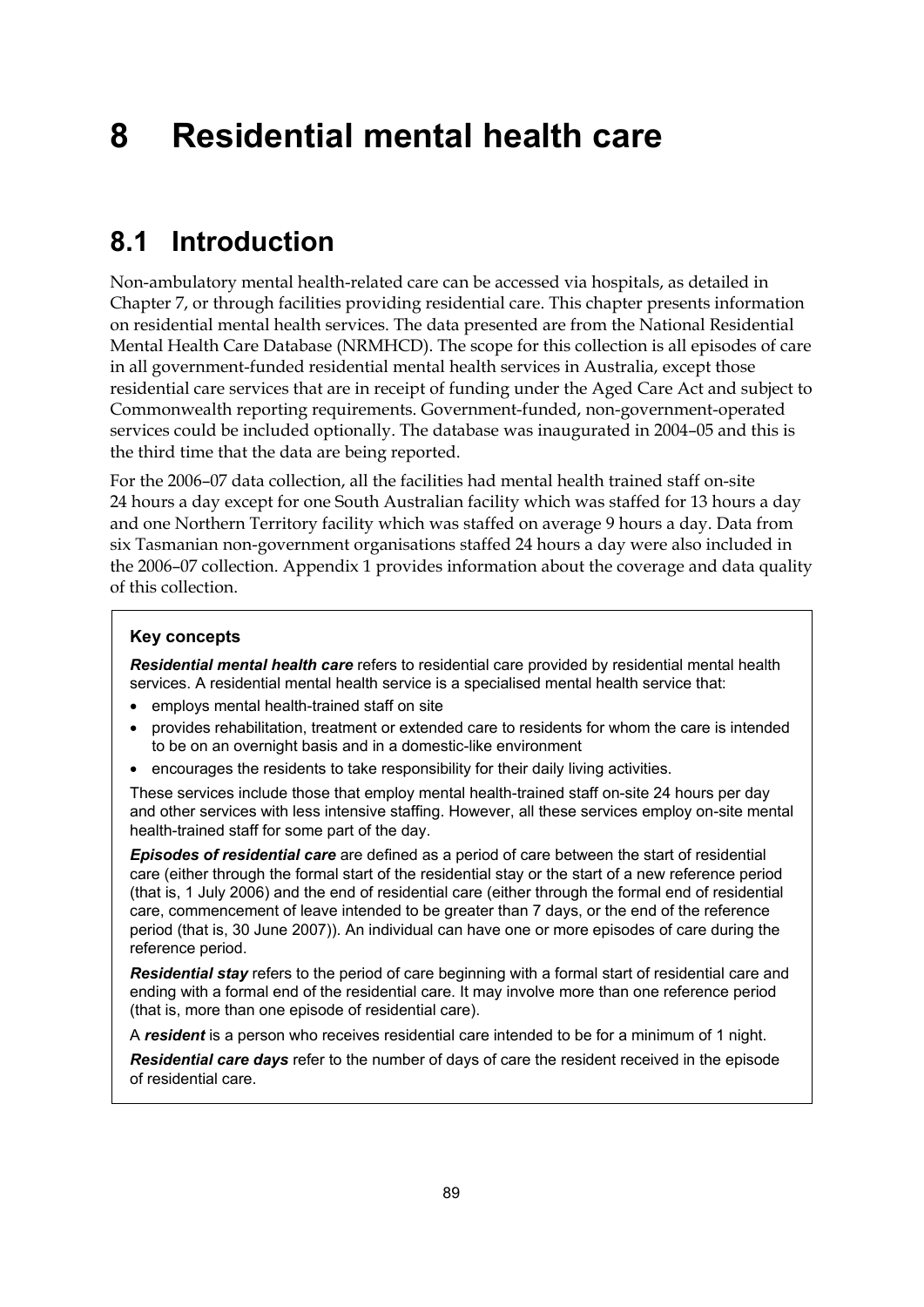### **8.2 States and territories**

In 2006–07, there were 2,531 *episodes of residential care* with 236,733 *residential care days* provided to 1,664 *residents* (Table 8.1). This corresponds to an average of 1.5 episodes of care per resident and 94 residential care days per episode. The number of residents reported may be an overestimate because the figure was derived from counting the number of unique resident identifiers for each individual facility reported to the database. Consequently, residents who used services from multiple providers will be counted more than once, which will inflate the overall count.

There were noticeable differences in the data across the states and territories. This may be due to differences in service delivery practices and/or the types of establishments categorised as *residential mental health care* facilities. Therefore, caution should be used in the interpretation of differences between jurisdictions. Queensland does not have any residential mental health care services.

| Table 8.1: Episodes of residential mental health care, number of residents and residential care days, |  |
|-------------------------------------------------------------------------------------------------------|--|
| states and territories, 2006-07                                                                       |  |

|                                                 | <b>NSW</b>                                  | Vic    | Qld                  | <b>WA</b> | <b>SA</b> | $\mathsf{ Tas}^\mathsf{(a)}$ | <b>ACT</b> | <b>NT</b> | <b>Total</b> |
|-------------------------------------------------|---------------------------------------------|--------|----------------------|-----------|-----------|------------------------------|------------|-----------|--------------|
| Episodes                                        | 393                                         | 1,003  | $\ddot{\phantom{1}}$ | 181       | 121       | 743                          | 81         | 9         | 2,531        |
| Estimated number of<br>residents <sup>(b)</sup> | 301                                         | 617    | $\ddot{\phantom{a}}$ | 138       | 108       | 423                          | 68         | 9         | 1,664        |
| Average episodes per<br>resident <sup>(b)</sup> | 1.3                                         | 1.6    | $\ddot{\phantom{0}}$ | 1.3       | 1.1       | 1.8                          | 1.2        | 1.0       | 1.5          |
| Residential care days                           | 46,921                                      | 95,535 | $\ddotsc$            | 4,972     | 8,669     | 65,464                       | 13,793     | 1,379     | 236,733      |
| Average residential care<br>days per episode    | 119                                         | 95     | $\ddot{\phantom{1}}$ | 27        | 72        | 88                           | 170        | 153       | 94           |
|                                                 | Rate <sup>(c)</sup> (per 10,000 population) |        |                      |           |           |                              |            |           |              |
| Episodes                                        | 0.6                                         | 2.0    | $\ddot{\phantom{1}}$ | 0.9       | 0.8       | 14.7                         | 2.3        | 0.5       | 1.2          |
| Estimated number of<br>residents                | 0.4                                         | 1.2    | $\ddot{\phantom{0}}$ | 0.7       | 0.7       | 8.5                          | 1.9        | 0.5       | 0.8          |
| Residential care days                           | 66.8                                        | 186.6  | $\ddotsc$            | 23.9      | 58.4      | 1,306.1                      | 393.4      | 61.3      | 113.6        |

(a) Tasmanian information contains data for government-funded residential units operated by the non-government sector in that state, being the only jurisdiction providing this level of reporting.

(b) The number of residents is likely to be overestimated, as residents who made use of services from multiple providers are counted separately each time.

(c) Rates were directly age-standardised as detailed in Appendix 2.

. Not applicable. Queensland does not have any residential mental health services.

*Source:* National Residential Mental Health Care Database.

Tasmania reported an average of 1.8 episodes per resident, compared with the national average of 1.5. The highest average residential care days per episode was reported by the Australian Capital Territory (170 days).

Taking population size into consideration, Tasmania reported the highest number per 10,000 population for the number of episodes (14.7), estimated number of residents (8.5) and residential care days (1,306.1). However, this may be due to the inclusion of data from nongovernment residential units in the Tasmanian dataset. New South Wales had the lowest number of residents (0.4) per 10,000 population, while Western Australia reported the lowest number of residential care days (23.9).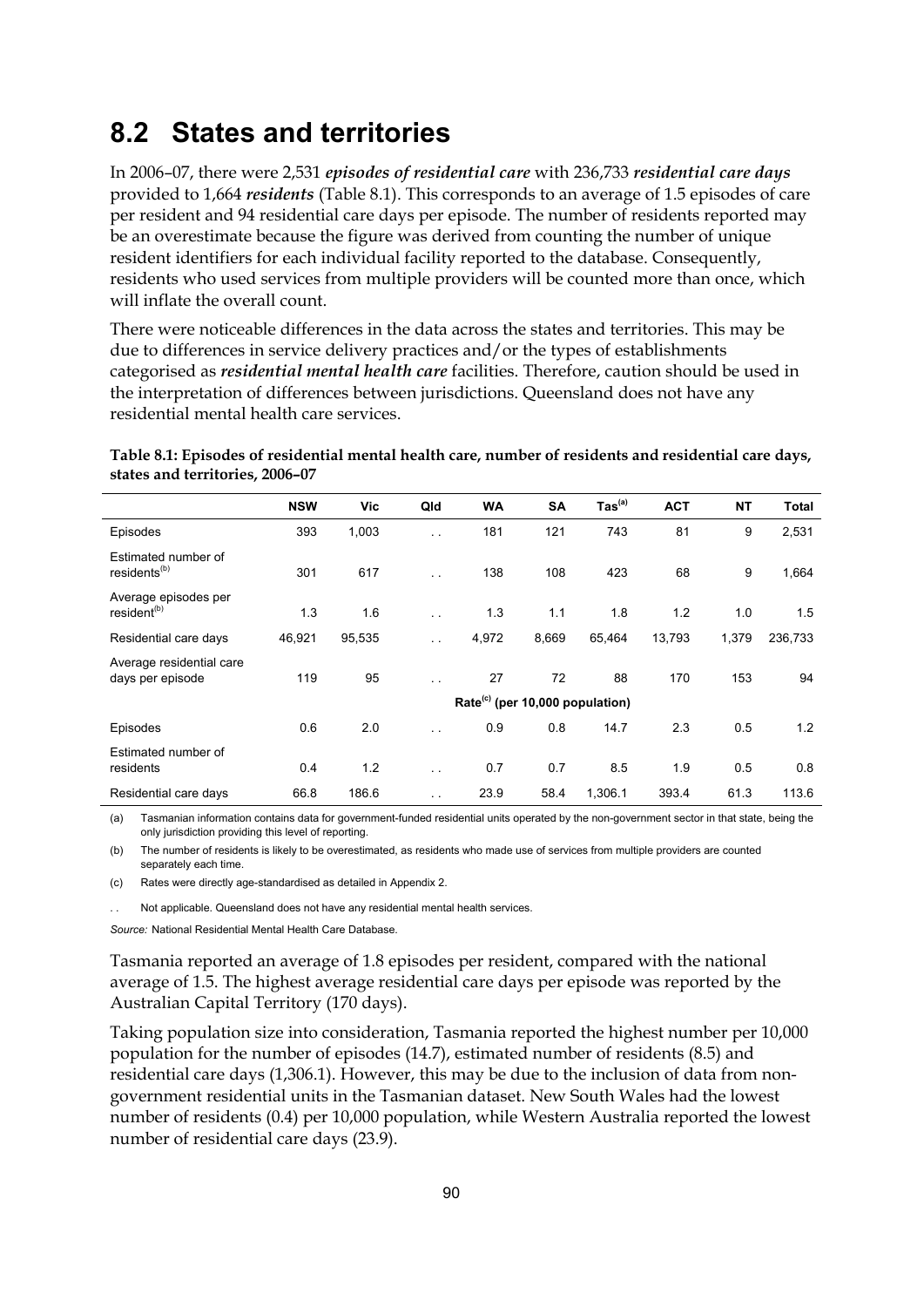### **8.3 Changes 2004–05 to 2006–07**

Nationally, there was an increase in the number of residential care episodes with 2,194 episodes reported in 2004–05 and 2,531 episodes reported in 2006–07 (Figure 8.1). The number of residents accessing care also increased with 1,431 residents accessing care in 2004–05 and 1,664 accessing care in 2006–07. As noted previously, 2006–07 was the first year the Northern Territory reported residential mental health care data.

Victoria reported an increasing number of episodes and residents over the 3-year period. There was a noticeable increase in both episodes and residents in 2006–07 which was likely to be the result of three more service units operating and reporting to the Database. While all jurisdictions except Western Australia reported increases in the number of episodes from 2004–05 to 2006–07, New South Wales and South Australia reported fewer episodes in 2006–07 compared to 2005–06.



## **8.4 Mental health legal status**

Table 8.2 presents data on the number of episodes of residential care by mental health legal status and jurisdiction. The majority of residential care episodes were for residents with voluntary legal status (63.8%) and, in the case of Western Australia and Northern Territory, all residential care episodes were voluntary. The jurisdictional differences are likely to be a reflection of the different legislative arrangements in place in the jurisdictions.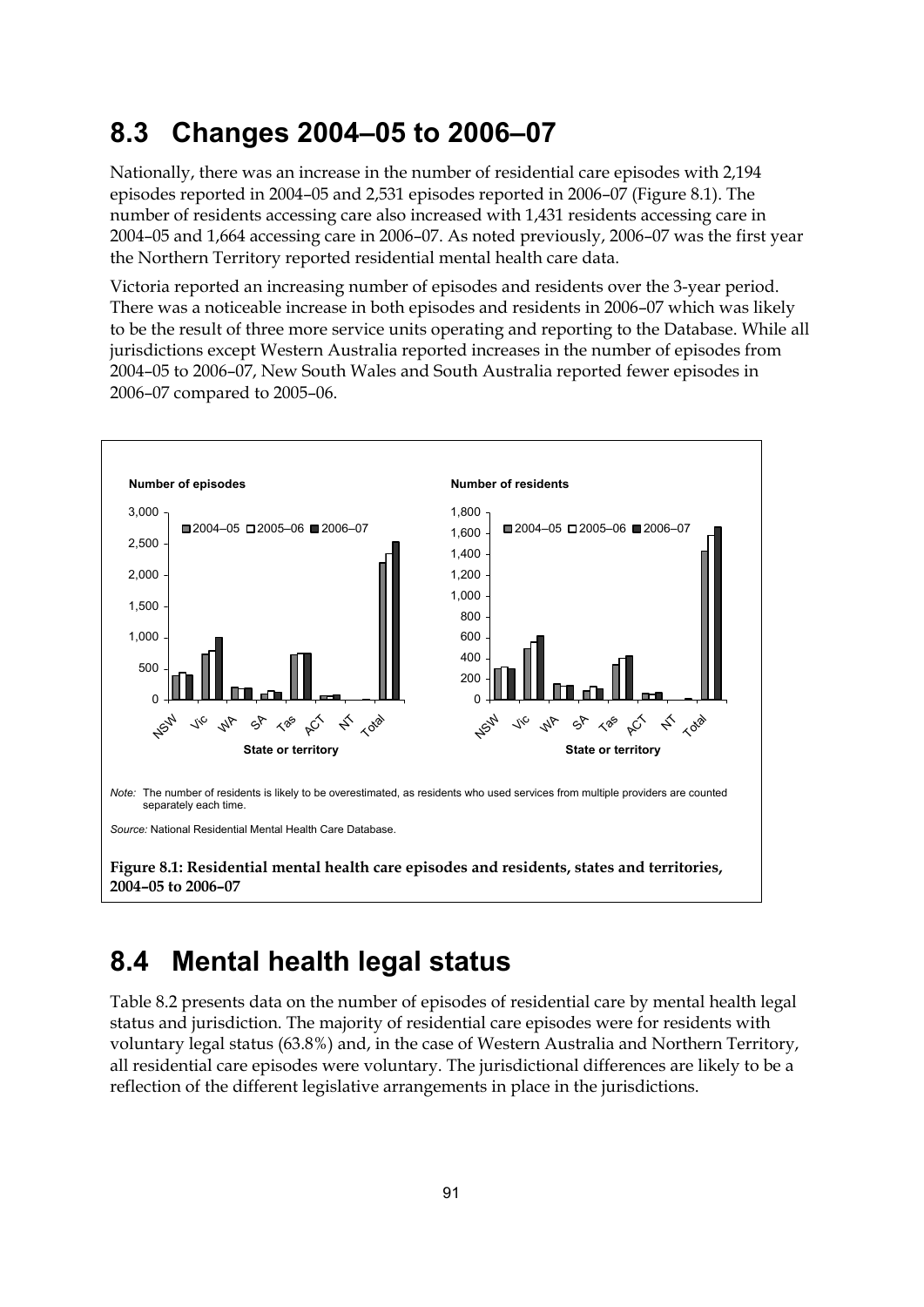| Mental health legal status | <b>NSW</b> | Vic   | WA  | SΑ  | Tas | <b>ACT</b> | <b>NT</b> | Total |
|----------------------------|------------|-------|-----|-----|-----|------------|-----------|-------|
| Involuntary                | 59         | 568   | 0   | 33  | 82  | 58         | 0         | 800   |
| Voluntary                  | 304        | 435   | 181 | 88  | 575 | 23         | 9         | 1,615 |
| Not reported               | 30         | 0     | 0   | 0   | 86  | 0          | 0         | 116   |
| Total                      | 393        | 1,003 | 181 | 121 | 743 | 81         | 9         | 2,531 |

**Table 8.2: Episodes of residential mental health care, by mental health legal status, states and territories, 2006–07** 

*Source:* National Residential Mental Health Care Database.

Figure 8.2 shows the jurisdictional comparison of episodes by mental health legal status between 2004–05 and 2006–07. Increases in the proportion of involuntary episodes were reported by New South Wales, Victoria, South Australia and the Australian Capital Territory.



*Source: National Residential Mental Health Care Database* 

**Figure 8.2: Residential mental health care episodes, by mental health legal status, states and territories, 2004–05 to 2006–07**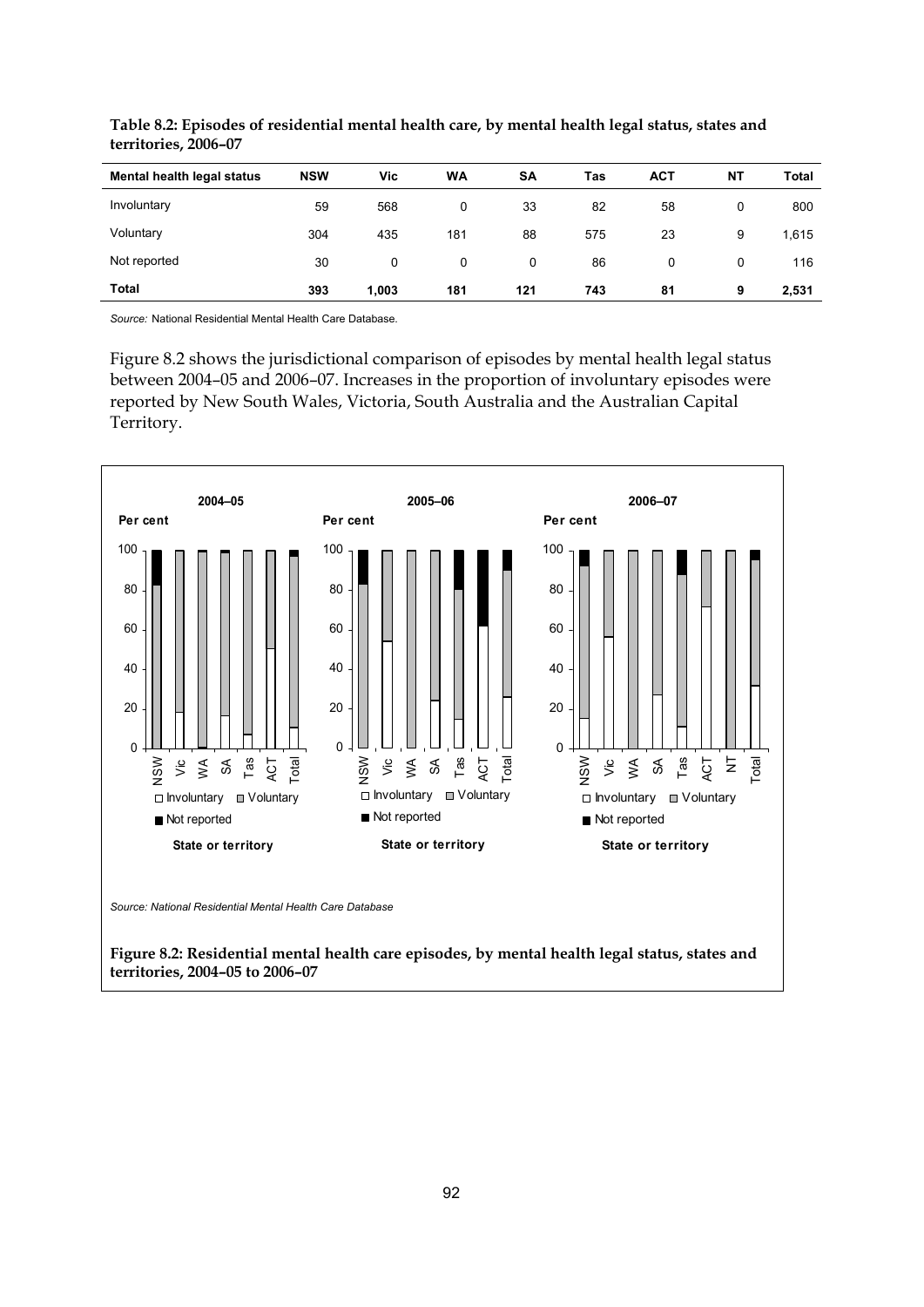## **8.5 Patient demographics**

Table 8.3 provides a summary of the demographics of residents receiving residential mental health care in 2006–07. In addition, a rate (per 10,000 population) is reported to account for relative population sizes and age structure differences. As these are reports of episodes of care rather than residents, the rates cannot be interpreted as the number of residents with specific characteristics per 10,000 population. Rather, they provide information on the number of episodes relative to the size of the population subgroup.

The highest proportion of residential care episodes was for residents aged 25–34 years and 35–44 years (30.0% and 21.8%, respectively). The 25–34 age group also had the highest number of episodes per 10,000 population, which was twice that of the 45–54 years age group (2.6 and 1.3, respectively). Those less than 15 years of age were least represented in residential mental health care.

There were more residential care episodes involving males than females. This is particularly marked for those aged 25–44 years (Figure 8.3).

The rate of episodes for Australian-born residents was noticeably higher than the rate of those born overseas (1.5 and 0.6, respectively). Likewise, the rate of episodes for those living in *Inner regional* areas was higher than those in *Major cities* (2.8 and 0.9, respectively). The majority of the episodes (69.5%) involved those who were never married. The data showed that the typical episode involved an Australian-born, non-Indigenous male aged 25–44 who had never been married and lived in a major city.

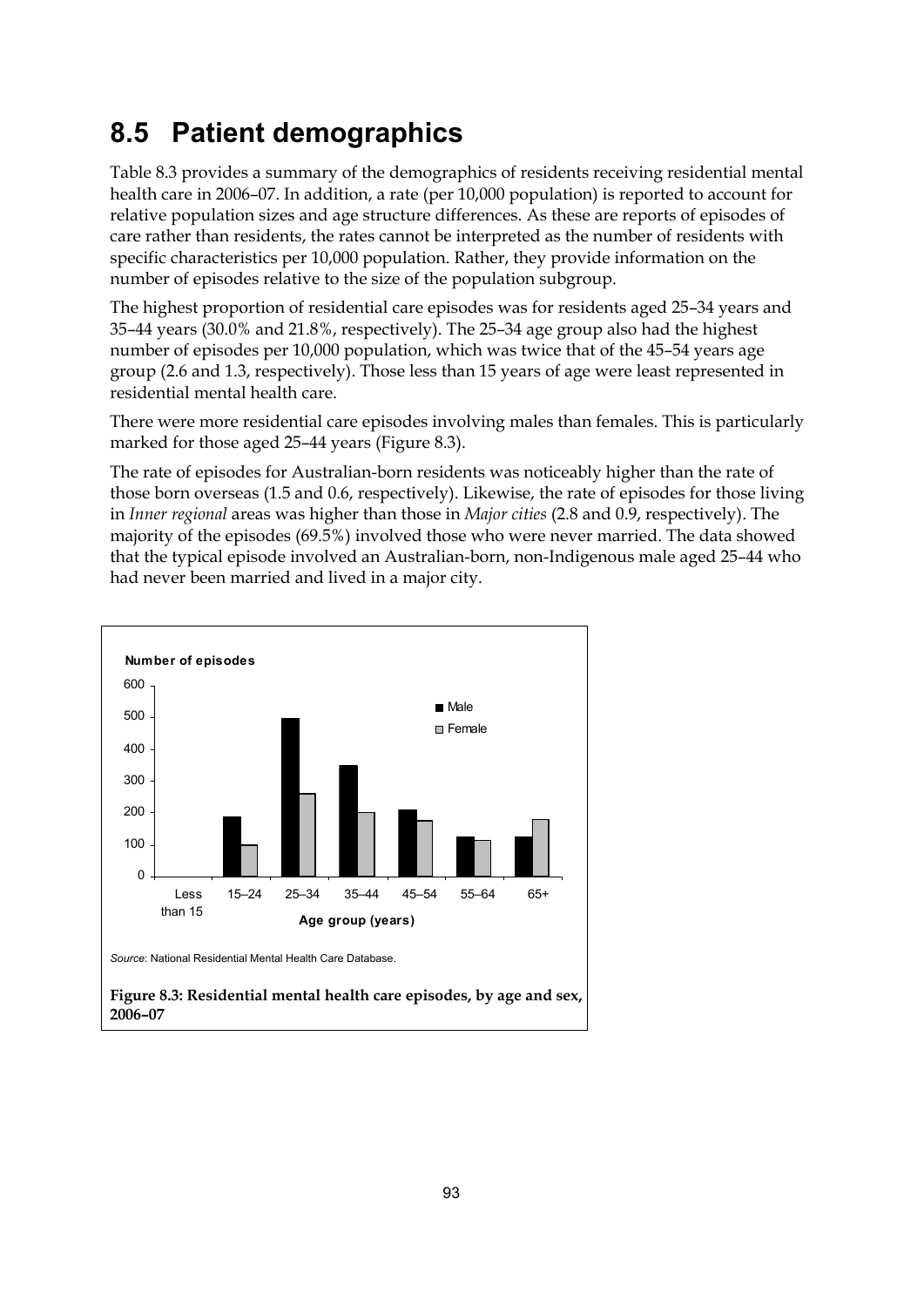| <b>Patient demographics</b>        | Number of episodes <sup>(a)</sup> | Per cent of episodes <sup>(b)</sup> | Rate (per 10,000<br>population) <sup>(c)</sup> |
|------------------------------------|-----------------------------------|-------------------------------------|------------------------------------------------|
| Age (years)                        |                                   |                                     |                                                |
| Less than 15                       | $\mathbf{1}$                      | 0.0                                 | 0.0                                            |
| $15 - 24$                          | 282                               | 11.2                                | 1.0                                            |
| $25 - 34$                          | 756                               | 30.0                                | 2.6                                            |
| $35 - 44$                          | 550                               | 21.8                                | 1.8                                            |
| $45 - 54$                          | 387                               | 15.4                                | 1.3                                            |
| $55 - 64$                          | 238                               | 9.5                                 | 1.0                                            |
| $65+$                              | 304                               | 12.1                                | 1.1                                            |
| Sex                                |                                   |                                     |                                                |
| Male                               | 1,500                             | 59.3                                | 1.5                                            |
| Female                             | 1,029                             | 40.7                                | 1.0                                            |
| Indigenous status <sup>(d)</sup>   |                                   |                                     |                                                |
| Indigenous Australians             | 60                                | 2.5                                 | 1.8                                            |
| <b>Other Australians</b>           | 2,344                             | 97.5                                | 1.2                                            |
| <b>Country of birth</b>            |                                   |                                     |                                                |
| Australia                          | 2,149                             | 85.6                                | 1.5                                            |
| Overseas                           | 361                               | 14.4                                | 0.6                                            |
| Remoteness area of usual residence |                                   |                                     |                                                |
| Major cities                       | 1,240                             | 50.0                                | 0.9                                            |
| Inner regional                     | 1,086                             | 43.8                                | 2.8                                            |
| Outer regional                     | 151                               | 6.1                                 | 0.8                                            |
| Remote                             | 5                                 | 0.2                                 | 0.2                                            |
| Marital status <sup>(e)</sup>      |                                   |                                     |                                                |
| Never married                      | 1,591                             | 69.5                                | $\sim$ $\sim$                                  |
| Widowed                            | 160                               | 7.0                                 | $\sim$ $\sim$                                  |
| Divorced                           | 208                               | 9.1                                 | . .                                            |
| Separated                          | 111                               | 4.8                                 | $\ddotsc$                                      |
| Married                            | 219                               | 9.6                                 |                                                |
| <b>Total</b>                       | 2,531                             | 100.0                               | 1.2                                            |

#### **Table 8.3: Episodes of residential mental health care, by patient demographic characteristics, 2006**−**07**

(a) The number of episodes for each demographic variable may not sum to the total due to missing and/or not reported data.

(b) The percentages shown do not include episodes for which the demographic information, including Indigenous status, was missing or not reported.

(c) Rates were directly age-standardised, with the exception of age which is a crude rate, as detailed in Appendix 2.

(d) These data should be interpreted with caution due to the varying quality of Indigenous identification recorded by jurisdictions (see Appendix 1).

(e) Information on this data element was missing or not reported for nearly 10% of episodes.

. . Not applicable.

*Source:* National Residential Mental Health Care Database.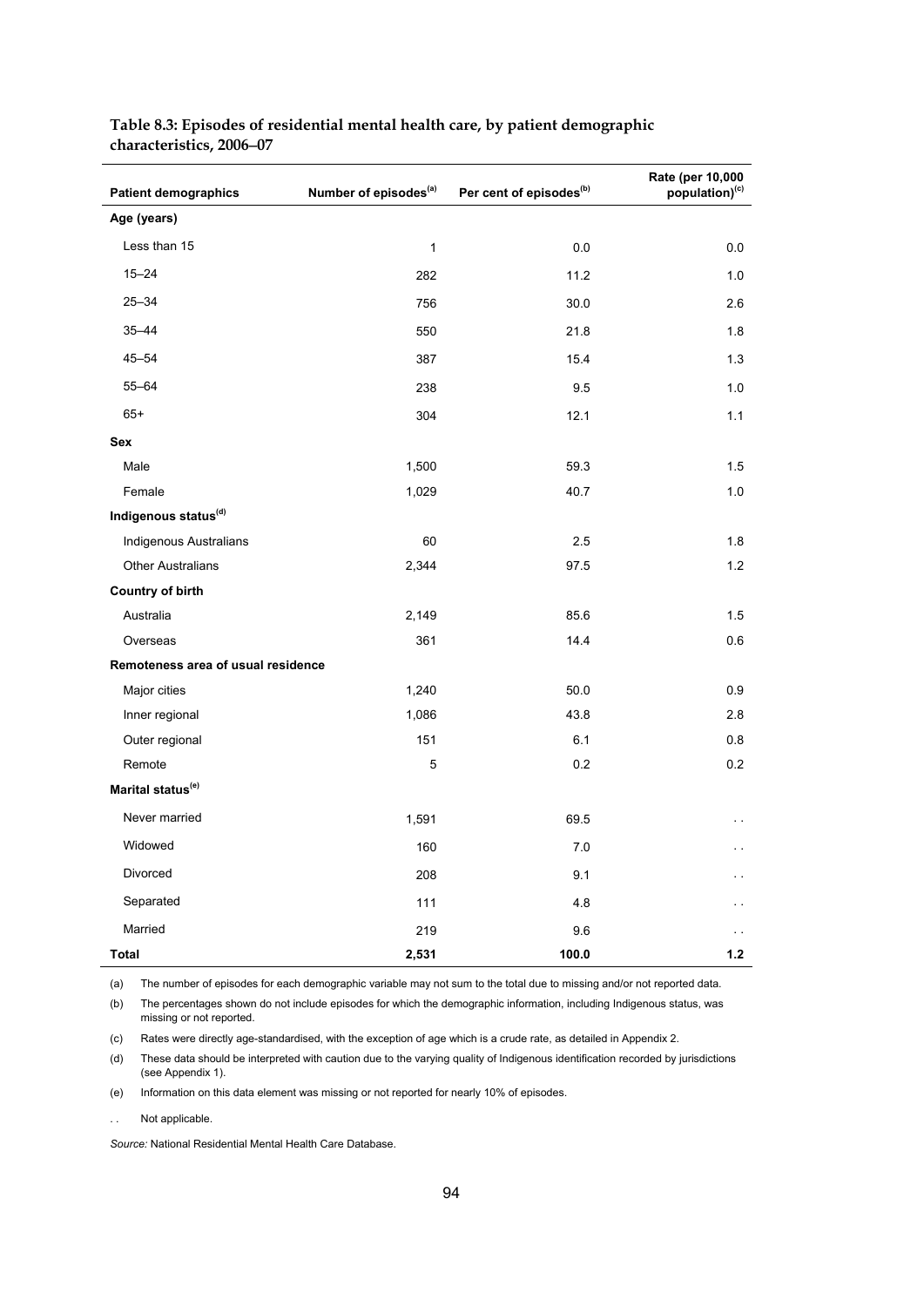# **8.6 Principal diagnosis**

Principal diagnosis refers to the diagnosis established after study to be chiefly responsible for the resident's episode of residential mental health care. Table 8.4 presents the number of residential mental health care episodes for principal diagnosis groups for 2006–07. In this table, diagnoses are classified according to the *International Statistical Classification of Diseases and Related Health Problems, 10th revision, Australian Modification* (ICD-10-AM). Note that these data should be interpreted with caution due to variability in the data collection and coding practices in relation to principal diagnosis across Australia (for more information, see Appendix 1).

In 2006–07, a principal diagnosis was specified for 89.5% of episodes of residential care (2,265). For those episodes, the principal diagnosis of *Schizophrenia* (F20) accounted for the largest number of residential care episodes (1,287 or 56.8%). It was also the most commonly reported diagnosis for episodes with involuntary mental health legal status (556 or 69.5% out of 800) (Table 8.2; Figure 8.4).

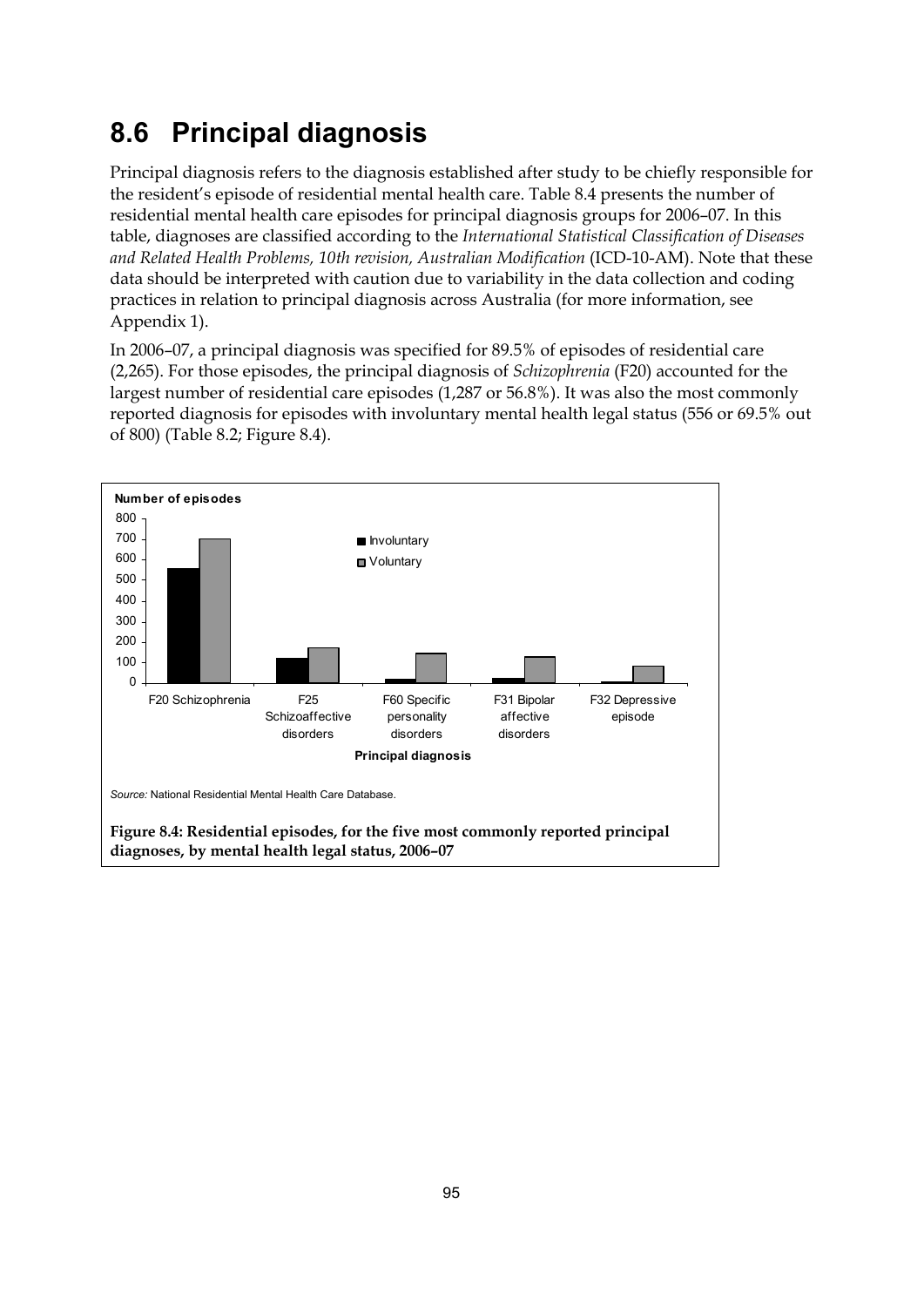| <b>Principal diagnosis</b>                    |                                                                             | Number of<br>episodes | <b>Specified principal</b><br>diagnoses (per cent) |
|-----------------------------------------------|-----------------------------------------------------------------------------|-----------------------|----------------------------------------------------|
| F00-F03                                       | Dementia                                                                    | 54                    | 2.4                                                |
| F04-F09                                       | Other organic mental disorders                                              | 6                     | 0.3                                                |
| F <sub>10</sub>                               | Mental and behavioural disorders due to use of alcohol                      | 15                    | 0.7                                                |
| F11-F19                                       | Mental and behavioural disorders due to other psychoactive<br>substance use | 20                    | 0.9                                                |
| F <sub>20</sub>                               | Schizophrenia                                                               | 1,287                 | 56.8                                               |
| F21, F24, F28, F29                            | Schizotypal and other delusional disorders                                  | 27                    | 1.2                                                |
| F <sub>22</sub>                               | Persistent delusional disorders                                             | 11                    | 0.5                                                |
| F <sub>23</sub>                               | Acute and transient psychotic disorders                                     | 21                    | 0.9                                                |
| F <sub>25</sub>                               | Schizoaffective disorders                                                   | 290                   | 12.8                                               |
| F30                                           | Manic episode                                                               | $\overline{2}$        | 0.1                                                |
| F31                                           | Bipolar affective disorders                                                 | 150                   | 6.6                                                |
| F32                                           | Depressive episode                                                          | 100                   | 4.4                                                |
| F33                                           | Recurrent depressive disorders                                              | 16                    | 0.7                                                |
| F34                                           | Persistent mood (affective) disorders                                       | $\overline{2}$        | 0.1                                                |
| F41                                           | Other anxiety disorders                                                     | 13                    | 0.6                                                |
| F42                                           | Obsessive-compulsive disorders                                              | 3                     | 0.1                                                |
| F43                                           | Reaction to severe stress and adjustment disorders                          | 28                    | 1.2                                                |
| F50                                           | Eating disorders                                                            | $\overline{2}$        | 0.1                                                |
| F60                                           | Specific personality disorders                                              | 160                   | 7.1                                                |
| F61-F69                                       | Disorders of adult personality and behaviour                                | 10                    | 0.4                                                |
| F70-F79                                       | Mental retardation                                                          | $\overline{c}$        | 0.1                                                |
| F80-F89                                       | Disorders of psychological development                                      | 10                    | 0.4                                                |
| F91                                           | Conduct disorders                                                           | 1                     | 0.0                                                |
| F92-F98                                       | Other and unspecified disorders with onset in childhood and<br>adolescence  | $\mathbf{1}$          | 0.0                                                |
|                                               | Other <sup>(a)</sup>                                                        | 34                    | 1.5                                                |
| Subtotal with specified principal diagnosis   |                                                                             | 2,265                 | 100.0                                              |
| F99                                           | Mental disorder not otherwise specified                                     | 266                   |                                                    |
| Subtotal with unspecified principal diagnosis |                                                                             | 266                   |                                                    |
| <b>Total</b>                                  |                                                                             | 2,531                 |                                                    |

#### **Table 8.4: Episodes of residential mental health care, by principal diagnosis in ICD-10-AM groupings, 2006–07**

(a) Includes all reported diagnoses that are not in the *Mental and behavioural disorders* chapter (Chapter 5) of ICD-10-AM (codes F00–F99).

. . Not applicable.

*Source:* National Residential Mental Health Care Database.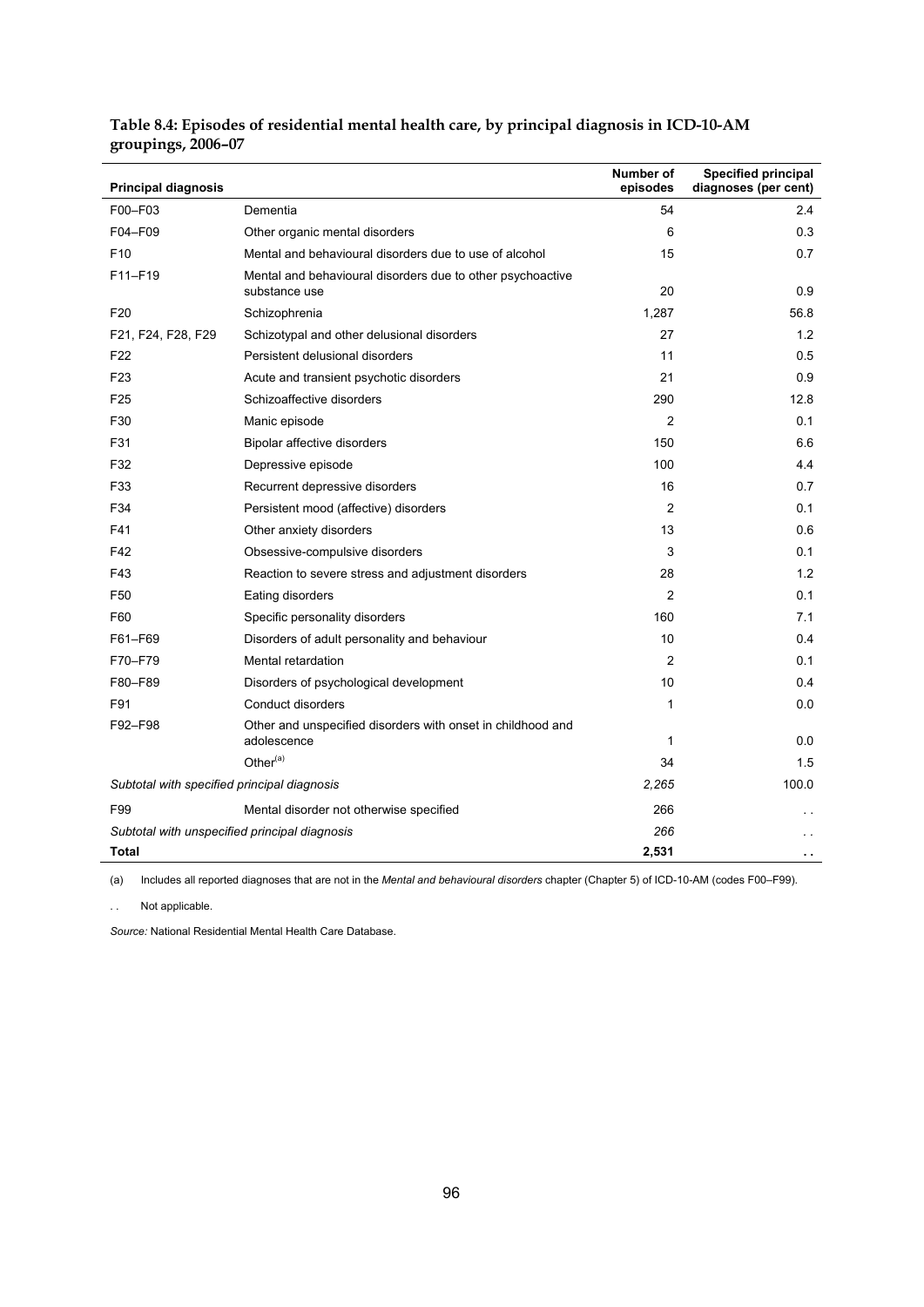# **8.7 Length of episodes and residential stays**

### **Episodes**

The NRMHCD collects data on the episodes of residential mental health care that occurred during the collection period (that is, from 1 July 2006 to 30 June 2007). The length of episode is calculated by subtracting the date on which the episode started from the episode end date and deducting leave days. These leave days may occur for a variety of reasons, including receiving treatment by a specialised or non-specialised health service or spending time in the community. Note that episodes that started and ended on the same day are allocated an episode length of one day; in 2006–07, there were 67 such episodes.

In relation to the 2,531 episodes of residential mental health care in 2006–07, there was a total of 236,733 residential mental health care days. The average length of stay per episode was 94 days and the median length of episode was 32 days. The most common length of episode was 365 days (207 episodes or 8.2%), a result of some residents being in residential care for the whole collection period (see Key concepts).

Over the 3 years to 2006–07, there is no apparent trend evident in the length of residential mental health care episodes.